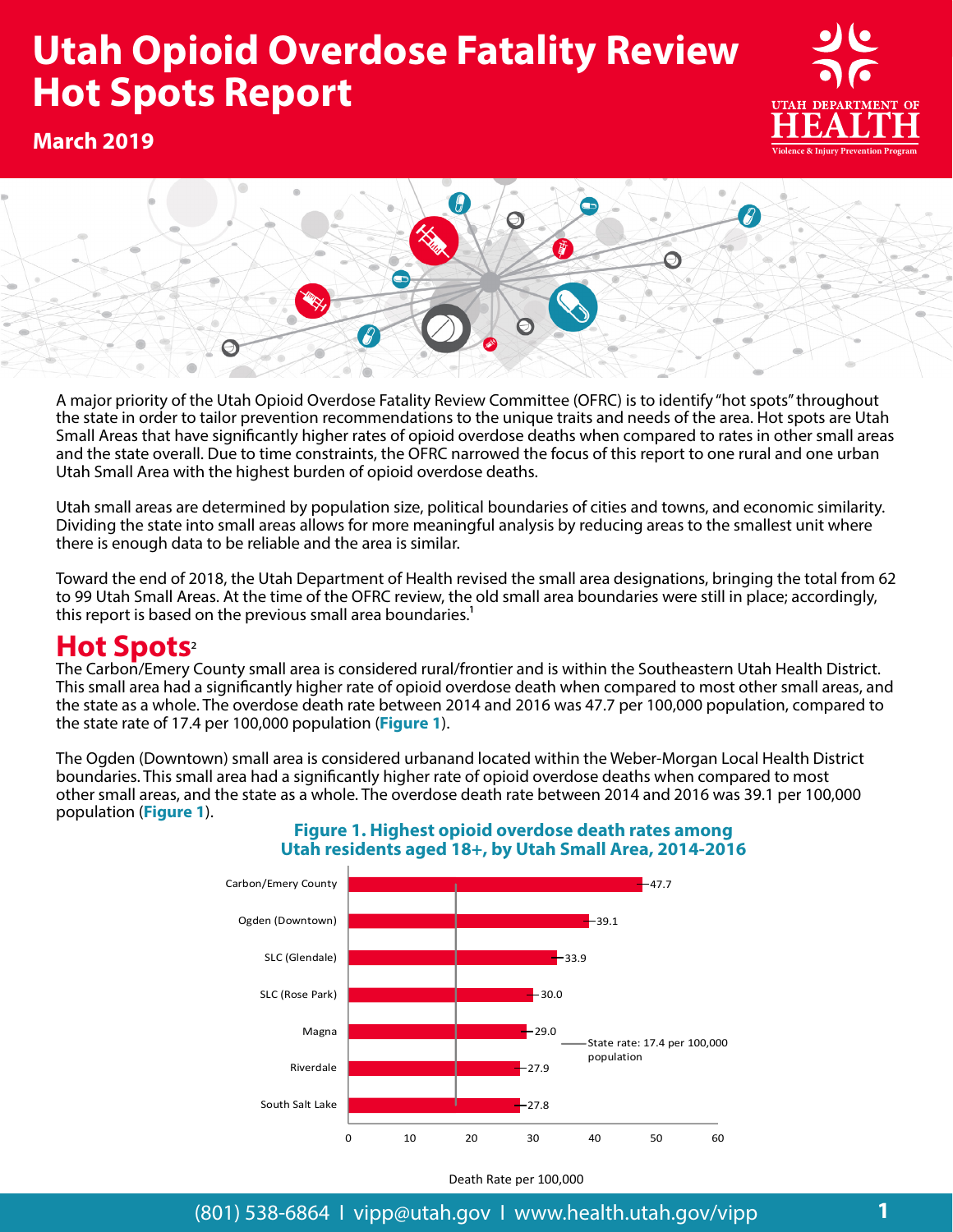## **Opioid Overdose Hot Spots Report 2019**

The majority of opioid overdose deaths in the Carbon/Emery County resulted from prescription opioids, followed by heroin (94% and 6%, respectively). In Ogden (Downtown), the majority of opioid overdose deaths were attributed to prescription opioids (58%), followed by heroin (32%) and deaths that involved both prescription opioids and heroin (10%) (**Figure 2**).



Adults between 45-54 years of age had higher rates of opioid overdose deaths than other age groups in both Carbon/ Emery County and Ogden (Downtown) (114.2 per 100,000 population and 62.3 per 100,000, respectively) (**Figure 3**).



**Figure 3: Opioid overdose deaths by Age group, Carbon/Emery County and Ogden (Downtown) Utah Small Areas, 2014-2016**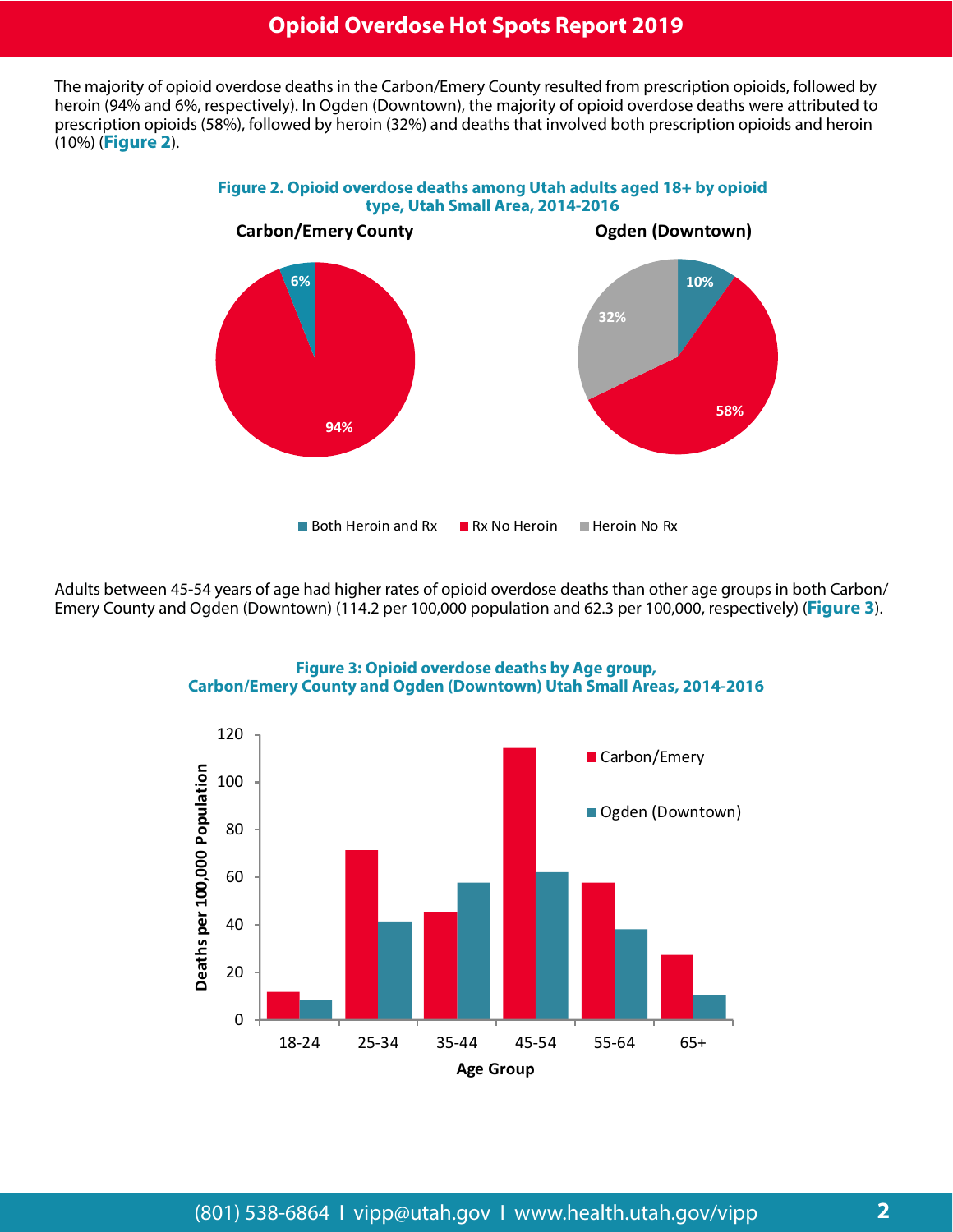# **Opioid Overdose Fatality Review Committee**

In response to the growing opioid epidemic, the Utah Department of Health (UDOH) Violence and Injury Prevention Program (VIPP) established the Opioid Overdose Fatality Review Committee (OFRC). The primary purpose of the OFRC is to establish effective strategies for preventing and responding to opioid overdose. The committee is made up of representatives of many agencies uch as the Utah Office of the Medical Examiner, Utah Department of Corrections, Attorney General's Office, Utah Division of Occupational and Professional Licensing, Utah Department of Human Services, University of Utah Medical Center, and Utah Poison Control Center. The OFRC meets regularly to review opioid overdose deaths and make recommendations to prevent future deaths.

## **Recommendations**

Based on fatality reviews in two opioid overdose hot spots in Utah, the OFRC recommends:

**Criminal Justice Personnel** (prison, jail, or other detention facility):

- Begin Medication Assisted Treatment (MAT) services while inmates are still incarcerated in order to reduce recidivism and relapse after release.
- Establish universal, best-practice guidance on "safe exit" from incarceration for individuals and their families. This guidance should address tolerance changes following detention, how to access and use naloxone, treatment and support resources, and how to successfully transition to treatment.
- Establish community peer-support advocate/liaison programs to provide follow-up and support after release, in order to encourage help-seeking behaviors and facilitate successful transition to treatment for substance use disorder (SUD).

## **First Responders:**

• Implement a policy for emergency medical services/law enforcement personnel to leave naloxone (and develop an educational brochure) on scene for high-risk individuals (e.g. those indiviudals who refuse transport/frequent overdose call-outs).The Salt Lake City Fire Department is currently doing this.

## **Healthcare Providers:**

- Use the Utah Clinical Guidelines for Prescribing Opioids for the Treatment of Pain (guidelines to improve prescriber behavior such as co-prescribing naloxone, practicing conservative opioid prescribing, avoiding potentially fatal drug combinations, and other guidelines).
- Develop/employ universal risk assessment such as Screening, Brief Intervention, and Referral to Treatment (SBIRT) to identify; reduce, and prevent problematic use, abuse, and dependence on opioids and provide naloxone and follow-up services when high-risk patients are identified.
- Develop and implement universal post-surgical safety planning and safe pain management (could include follow-up services, home healthcare, home visiting, peer outreach, communication with chronic pain treatment provider, monitoring regular pain medication regimen and post-surgical pain).
- Develop guidance on best prescribing practices of opioids for patients with traumatic brain injuries (TBIs).
- Distribute naloxone at the time of discharge for any patient hospitalized or treated for an opioid overdose.
- Establish guidelines to facilitate a "warm hand-off" to treatment programs following treatment or hospitalization for overdose.
- Improve patient and prescriber education on the increased risk of fatal respiratory depression/sleep apnea for obese patients who are or may be prescribed opioids.

**Timely and thorough review of fatality data can inform prevention efforts statewide.**